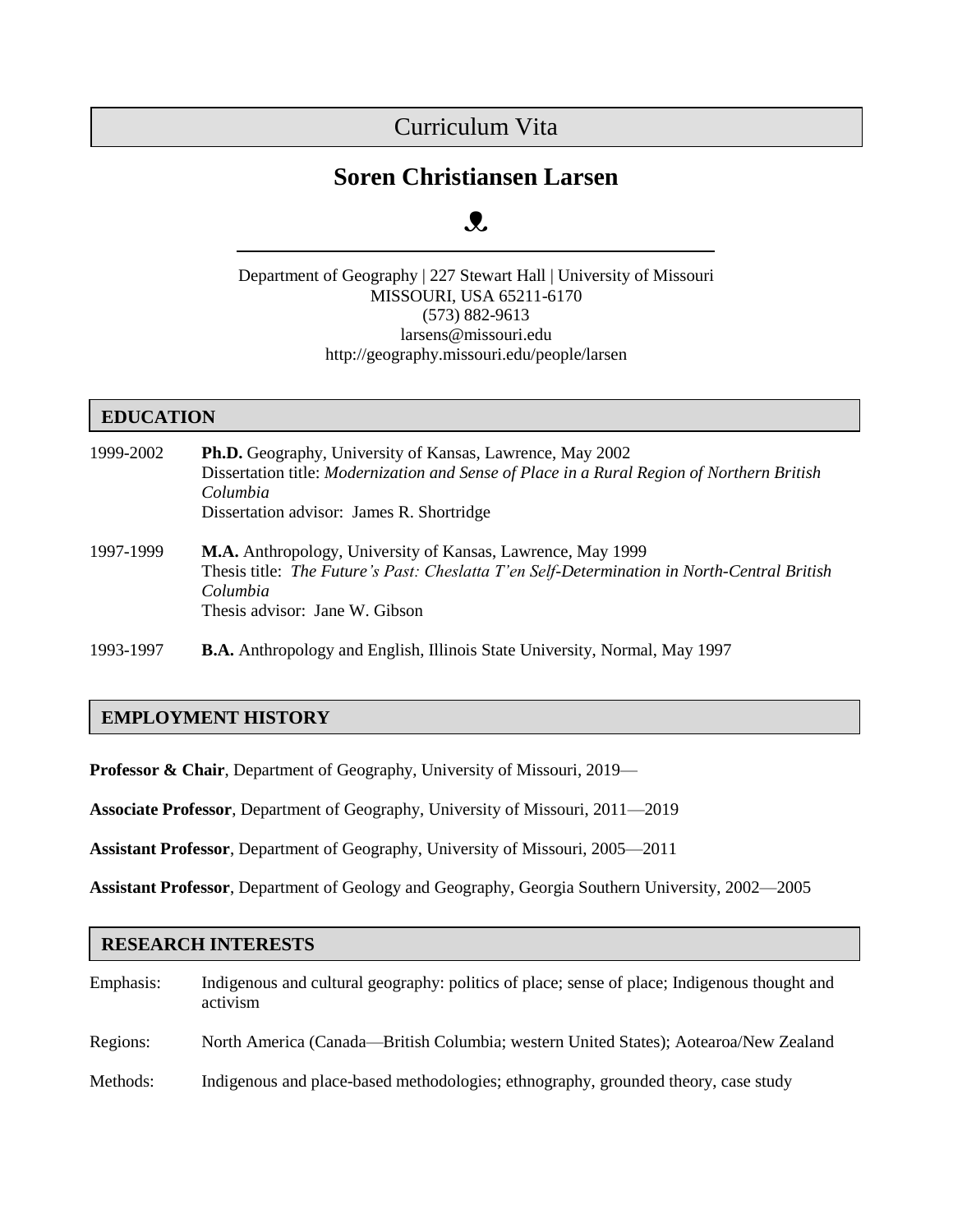### **SCHOLARSHIP**

#### *PUBLICATIONS*

\*All publications are single-authored unless otherwise noted (additional authors are noted in parentheses, in order of authorship).

### **Books & Edited Collections**

*Last updated: May 2019*

- 2017. *Being Together in Place: Indigenous Coexistence in a More Than Human World* (SC Larsen and JT Johnson, authors). Minneapolis: University of Minnesota Press.
- 2013. *A Deeper Sense of Place: Stories and Journeys of Collaboration in Indigenous Research* (JT Johnson and SC Larsen, editors). Corvallis: Oregon State University Press.
- 2012. *In Between Worlds: Place, Experience, and Research in Indigenous Geography* (contracted special issue co-edited by SC Larsen and JT Johnson), *Journal of Cultural Geography*, volume 29, no. 1

### **Peer-Reviewed Articles, Essays, & Book Chapters**

- 2020. Boundary work, art, and place (SC Larsen and M Zurba). *International Encyclopedia of Human Geography* (second edition), ed. Audrey Kobayashi, pp. 381-384. London and New York: Elsevier.
- 2019a. Refreshing methods: reflections and provocations (SC Larsen, M Lobo, and A Maddrell). *Social & Cultural Geography* 20 (virtual special issue), DOI: 10.1080/14649365.2019.1697461.
- 2019b. Game changers: Clifford and Marcus's "Writing Culture." In *SAGE Research Methods Foundations*, P. Atkinson, S. Delamont, A. Cernat, J. Sakshaug, and R. Williams, eds. Thousand Oaks: Sage, DOI: http://dx.doi.org/10.4135/9781526421036.
- 2018. The lynching of James T. Scott and the spectral agency of place (SC Larsen and JT Johnson). *Southeastern Geographer* 58(1): 21-27.
- 2016a. The agency of place: toward a more-than-human geographical self (SC Larsen and JT Johnson). *GeoHumanities* 2(1): 149-166.
- 2016b. Regions of care: a political ecology of reciprocal materialities. *Journal of Political Ecology* 23(1): 159- 166.
- 2014. Ethnographic fiction in geographic writing and research (M Jacobson and SC Larsen). *Journal of Cultural Geography* 31(2): 179-193.
- 2013. The micropolitics of storytelling in Indigenous research: reflections on a mapping project with the Cheslatta-Carrier Nation in British Columbia. In *A Deeper Sense of Place: Stories and Journeys of Collaboration in Indigenous Research*, Jay T. Johnson and Soren C. Larsen, eds. Corvallis: Oregon State University Press.
- 2012a. Toward an open sense of place: phenomenology, affinity, and the question of being (SC Larsen and JT Johnson). *Annals of the Association of American Geographers* 102(3): 632-646.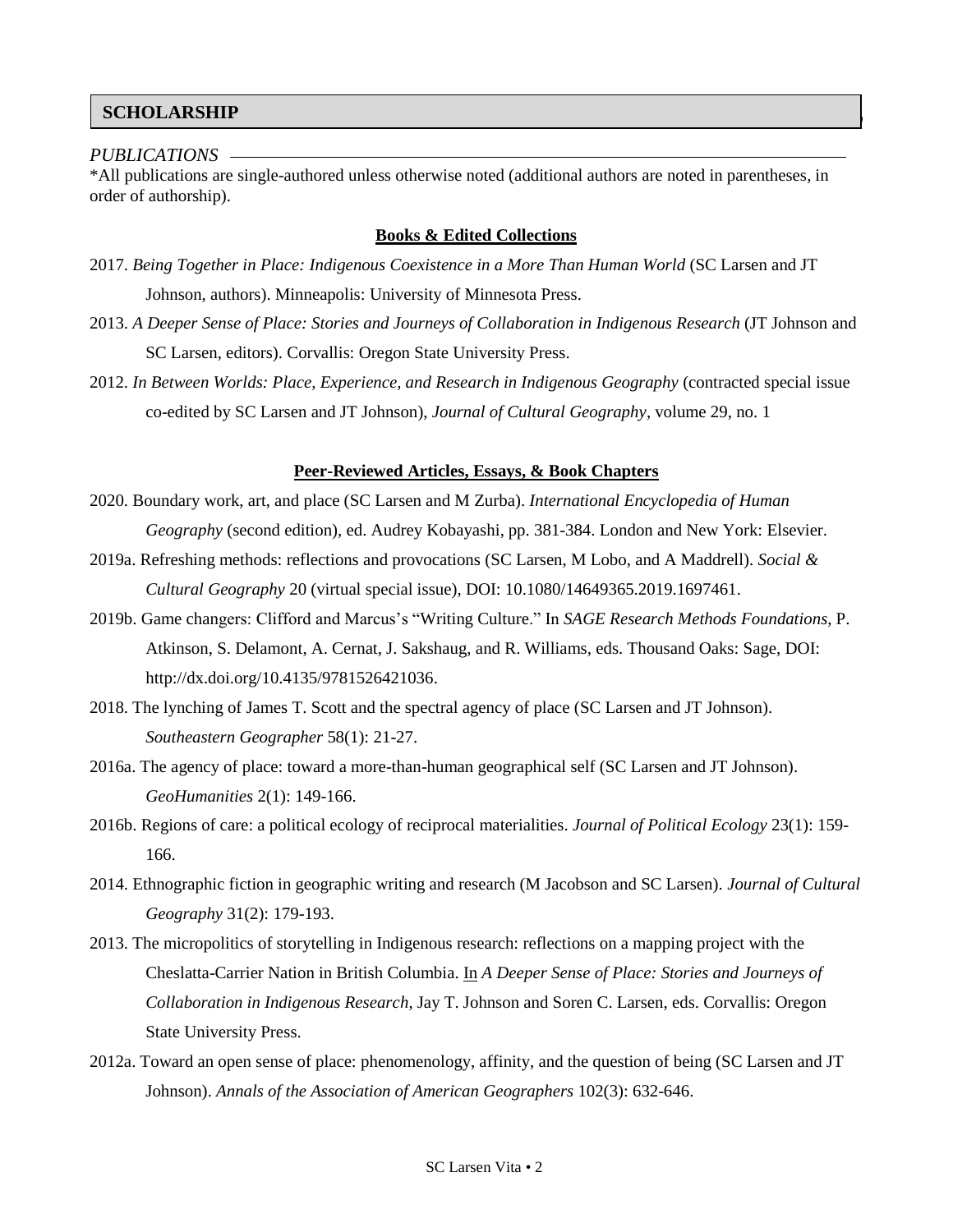- 2012b. Community discourse and the emerging amenity landscapes of the rural American West (SC Larsen and CN Hutton). *GeoJournal* 77 (5): 651-665.
- 2012c. Rural Geography. In *Oxford Bibliographies in Geography*, Barney Warf, ed. New York: Oxford University Press.
- 2011. Environmental learning and the social construction of an exurban landscape in Fremont County, Colorado (SC Larsen, M Foulkes, C Sorenson, A Thompson). *Geoforum* 42(1): 83-93.
- 2010a. Aboriginality and the Arctic North in Canadian nationalist superhero comics, 1940-2004 (JN Dittmer and SC Larsen). *Historical Geography* 38: 52-69.
- 2010b. Rural Development. In *The Encyclopedia of Geography*, ed. Barney Warf, pp. 2487-2491. Thousand Oaks: Sage.
- 2008a. Negril in the news: content analysis of a contested paradise. *Caribbean Geography* 15(1): 35-58.
- 2008b. Place making in rural protest: an analysis of a grassroots social movement in Anahim Lake, British Columbia. *Journal of Rural Studies* 24(2): 172-181.
- 2008c. Traditional knowledge regarding water among the Cheslatta-Carrier Nation in British Columbia: change and continuity in the use and valuation of a contested resource. In *L'Eau Comme Patrimoine: de la Méditerranée au l'Amerique du Nord* [*Water as Heritage: From the Mediterranean to North America*], Ella Hermon, ed. Québec City: Les Presses de l'Université Laval, pp. 499-512.
- 2007a. Place perception and social interaction on an exurban landscape in central Colorado (SC Larsen, C Sorenson, D McDermott, J Long, and CW Post). *The Professional Geographer* 59(4): 421-433.
- 2007b. *Captain Canuck,* audience response, and the project of Canadian nationalism (JN Dittmer and SC Larsen). *Social and Cultural Geography* 8(5): 737-755.
- 2006a. The future's past: politics of time and territory among Dakelh First Nations of British Columbia. *Geografiska Annaler* 88B(3): 311-321.
- 2006b. The young adult symbol. In *Encyclopedia of the Midwest*, A. Clayton, R. Sisson, and C. Zacher, eds., pp. 88-90. Bloomington, IN: Indiana University Press.
- 2005. Great Basin imagery in newspaper coverage of Yucca Mountain (SC Larsen and TJ Brock). *Geographical Review* 95(4): 517-536.
- 2004a. Place identity in a resource-dependent area of northern British Columbia. *Annals of the Association of American Geographers* 94(4): 944-960.
- 2004b. Place, activism, and development politics in the Southwest Georgia United Empowerment Zone. *Journal of Cultural Geography* 22(1): 27-49.
- 2004c. Old West and New West in Garden Park, Colorado (S Schnell, C Sorensen, SC Larsen, M Dunbar, and E McGrogan). *Montana: The Magazine of Western History* 54(4): 32-47.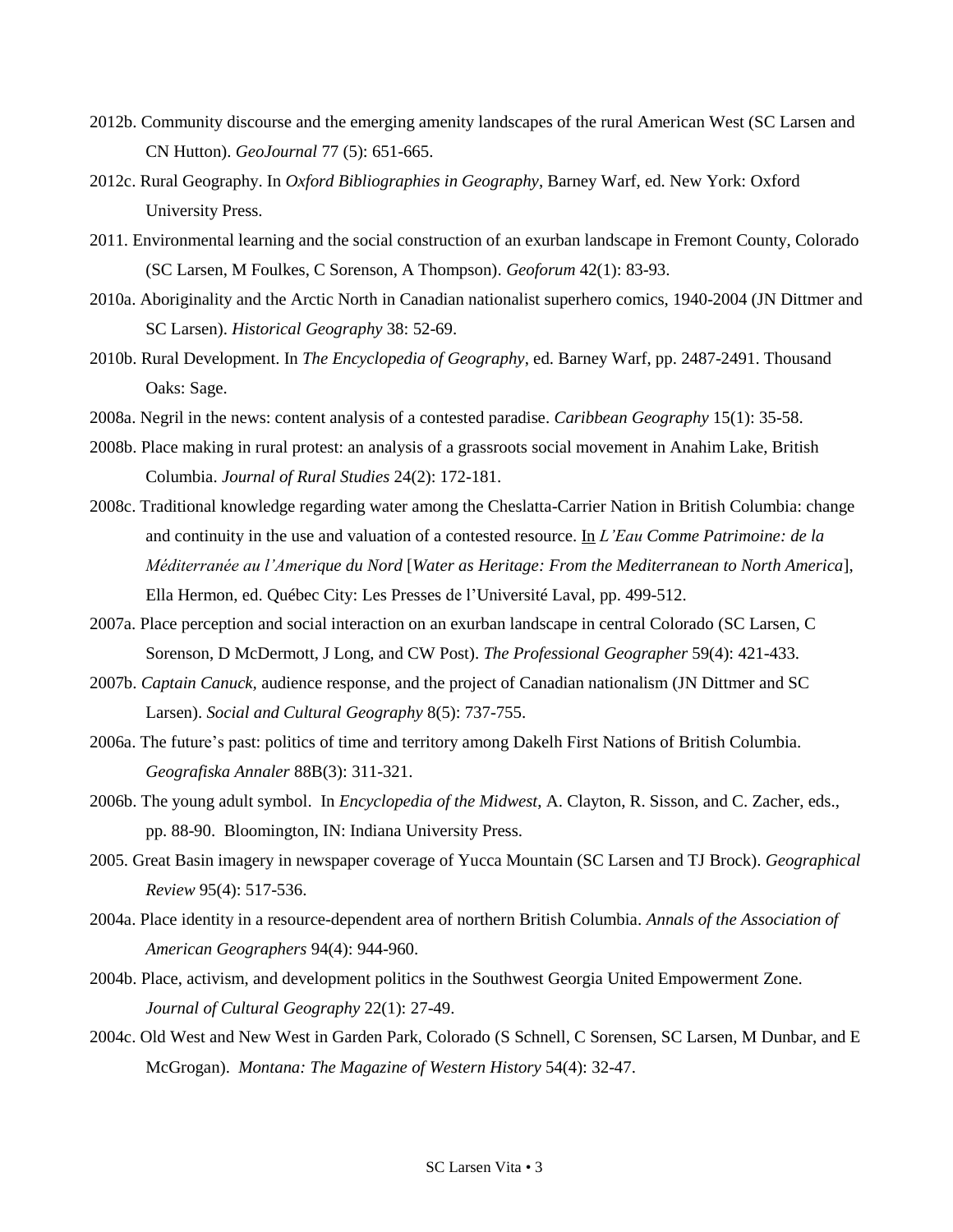- 2003a. Collaboration geographies: Native-White partnerships during the re-settlement of Ootsa Lake, British Columbia, 1900-52. *BC Studies: The British Columbia Quarterly* 138: 87-114.
- 2003b. Promoting aboriginal territoriality through interethnic alliances: the case of the Cheslatta T'en. *Human Organization: Journal of the Society for Applied Anthropology* 62(1): 74 - 84.
- 2002a. The ferry and the mill: imagining regional identity in Southside, a rural region of northern British Columbia. *Cottonwood Review* 59/60: 103-121.
- 2002b. Mapping home: cognitive maps and the politics of place. *Cottonwood Review* 59/60: 209-212.
- 1999. The Cheslatta Redevelopment Project: economic development and the cultural landscape of the Cheslatta T'en. *Research in Economic Anthropology* 20: 49-78.
- 1997. Divergent views of the landscape in the settlement of Illinois. *Bulletin of the Illinois Geographical Society* 39: 20-31.

#### **Book Reviews**

- 2010c. Heidegger's Hut, by Adam Sharr. *Material Culture* 42(1): 117-119.
- 2010b. Literal charges of uncertainty (Book review forum on Kathleen Stewart's *Ordinary Affects*). *Social & Cultural Geography* 11(8): 925-926.
- 2009. Collaborative Land-Use Management: The Quieter Revolution in Place-Based Management, by Robert J. Mason. *Professional Geographer* 61(1): 128-129.
- 2008. Critical modifications: adapting Mitchell's *Cultural Geography* for the classroom. *Human Geography* 1(2): 115-116.
- 2007. I Have Lived Here Since the World Began, by Arthur Ray. *Journal of Historical Geography* 33(3): 725- 727.
- 2006a. An Industrial Geography of Cocaine, by Christian M. Allen. *Southeastern Geographer* 46(2): 334-336.
- 2005. Putting Science in its Place: Geographies of Scientific Knowledge, by David Livingstone. *Cultural Geographies* 12(1): 115-116.
- 1999. Ways of Knowing, by John-Guy A. Goulet. *Cultural Survival Quarterly* 23: 17-18.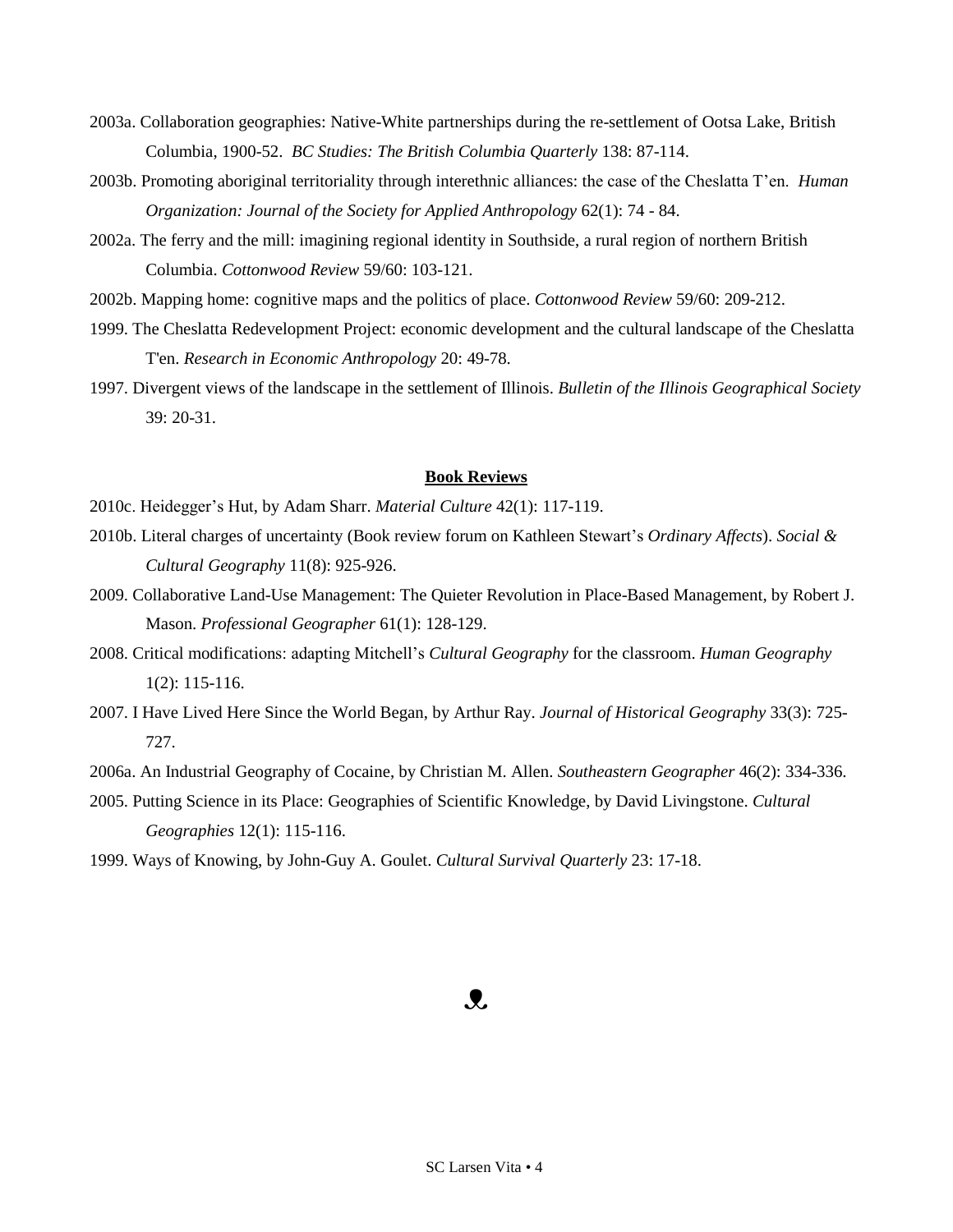- 2019. Spencer Foundation, *Small Grant,* "Pathways to Success in School and Beyond for Native American Youth from a Reservation in Montana." Co-investigator with principal investigator Robert Petrone (University of Missouri) [\$49,999]
- 2018-2019. University of Missouri, *Research Council Grant,* "Placemaking and Latino integration in rural new Midwestern gateway communities*.*" Principal investigator with co-investigators Aaron Arredondo and Steve Jeanetta [\$7,652]
- 2016-2014. American Council of Learned Societies, *Collaborative Research Fellowship*, "Being-together-inplace: a geohumanistic exploration of place-based politics in postcolonial settler states." With Jay T. Johnson (University of Kansas) [\$139,933]
- 2016. University of Missouri Campus Writing Program, *Writing Intensive Project Award*, "Placewriting: a writing pathway for campus and community." [\$6,235.50]
- 2013. University of Missouri, *Summer Research Fellowship*, "Journey to a native land: collaborative ethnography with the Cheslatta Carrier First Nation in British Columbia." [\$7,000]
- 2008-2010. National Science Foundation, *Geography & Regional Science* (Grant No. 0752183), "Environmental knowledge transfers in the exurban transition, Fremont County, Colorado." Principal investigator with co-investigators Matt Foulkes, Ann Bettencourt, and Curt Sorenson (U. of Kansas) [\$156,371]
- 2006a. Government of Canada, *Research Grant*, "Ethnography of community forest stakeholders in British Columbia, Canada" [\$6,000]
- 2006b. University of Missouri, *Research Council Grant*, "Ethnographic assessment of social sustainability among community forest stakeholders in British Columbia, Canada" [\$7,162]
- 2006c. University of Missouri, *Richard Wallace Grant*, "Ethnographic assessment of social sustainability among community forest stakeholders in British Columbia, Canada" [\$1,712]
- 2004a. University System of the Georgia Board of Regents, *Global Partnerships Grant*, "Research development with the Gullah-Geechee community of Sapelo Island, Georgia" (with Jason Dittmer and Mark Welford) [\$10,000]
- 2004b. Government of Canada, *Faculty Enrichment Grant*, "Pedagogical enhancement of GEOG 5130: Geography of North America" [\$4,712]
- 2003. Georgia Southern University, *Faculty Research Grant*, "Stakeholder assessment of the Southwest Georgia United Empowerment Zone (USDA regional development program)" [\$3,000]
- 2001-2002. US Department of State, Bureau of Educational and Cultural Affairs, *J. William Fulbright Award* for study in Canada, "Sense of place in a rural region of north-central British Columbia" [\$15,000] Host university sponsor: Dr. R. Cole Harris, University of British Columbia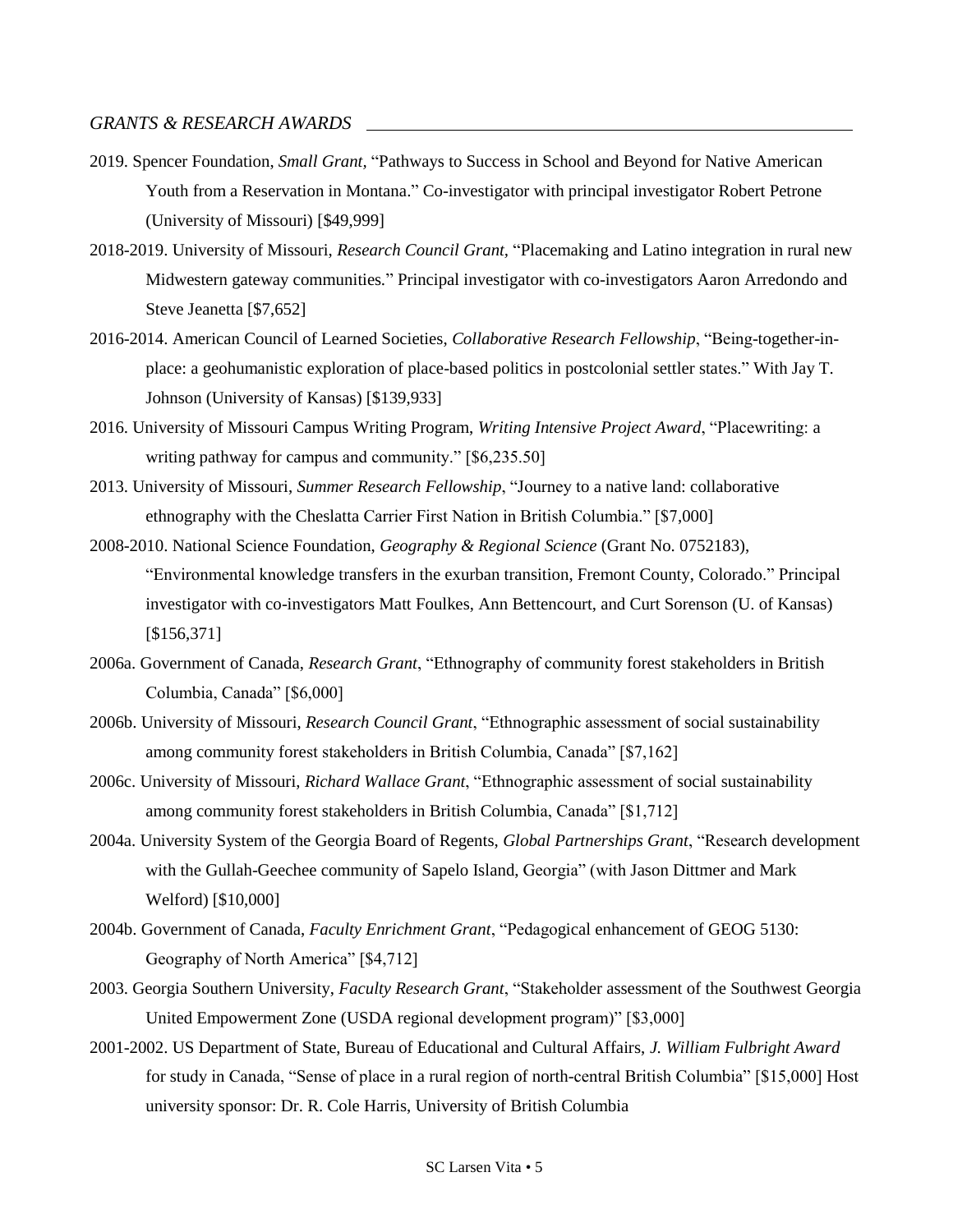- 1999a. American Philosophical Society, *Phillips Fund Grant for Native American Research*, "Place-name lexicon for the Cheslatta-Carrier Nation" [\$1,200]
- 1999b. Whatcom Museum, *Jacobs Fund Grant for Research*, "Ethnography of the Cheslatta-Carrier Nation" [\$1,200]
- 1999c. Arctic Institute of North America, *Grant-in-Aid*, "Ethnography of the Cheslatta-Carrier Nation" [\$500]
- 1998. University of Kansas, *Carroll D. Clark Fund*, "Exploratory work with the Cheslatta-Carrier Nation" [\$500]

### **Awards & Recognition**

- 2016. Purple Chalk Teaching Award, University of Missouri College of Arts & Science Student Council.
- 2011. Commencement Speaker, University of Missouri College of Arts & Sciences December Graduation Ceremony
- 2009. Illinois State University, *Distinguished Alumnus Award*, Department of Sociology & Anthropology
- 2007. University of Missouri, *Center for Arts & Humanities Grant-Writing Fellow* (fall semester course buyout)
- 2001. University of Kansas, *Marie Kabelitz Geography Field Camp Award* for outstanding leadership at the University of Kansas Geography Field Camp in Garden Park, Colorado
- 2001-2002. International Council for Canadian Studies, *Graduate Student Fellowship* (Dissertation research)
- 2001. University of Kansas, *Supplemental Scholarship* (graduate studies)
- 2000. Cultural Geography Specialty Group of the Association of American Geographers, *Best Student Paper Award*
- 1997. University of Kansas, *Honors Fellowship* (three-year tuition waiver plus stipend for graduate studies)
- 1997. Illinois State University, *Bone Student Scholar*
- 1993-1997. Illinois State University, *Presidential Scholar* (four-year tuition waiver for undergraduate studies)
- 1996. Illinois State University, *Watterson Undergraduate Essay Award in Geography-Geology*
- 1996. Illinois State University, *Robert Brome Award in Creative Writing*

*PRESENTATIONS*

### **Invited Speaker/Panelist**

2019. Discussant, Plenary for the 20th Anniversary of *Social & Cultural Geography,* American Association of Geograph3res Annual Meeting, April 7, Washington, D.C.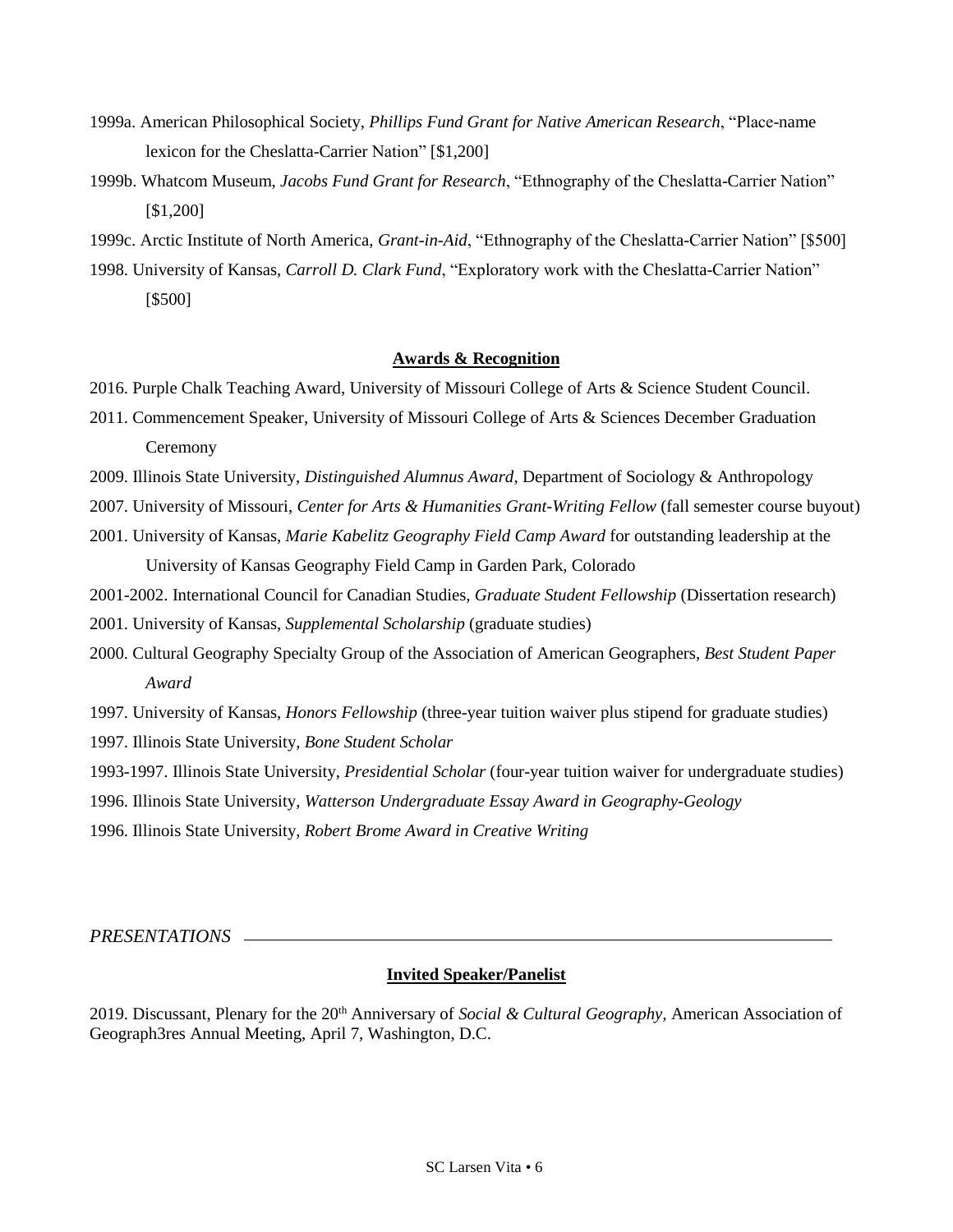2018. Invited to speak on my book, *Being Together in Place,* in support of *The Persistence of the Unsorted,* an art installation by Claire Pentecost (School of the Art Institute of Chicago) at the Garfield Park Conservatory, April 28, Chicago, Illinois

2018. Panelist, Black Geographies and Landscapes of Memory, American Association of Geographers Annual Meeting, April 10, New Orleans, Louisiana

2017. Invited contributor and panelist, *Terra Anima: Art + Dialogue,* an exhibition at the Spencer Museum of Art, University of Kansas, September 28-29, Lawrence, Kansas

2017. Panelist, Indigenous and Western Knowledge Systems Brought into Pedagogical Practice, American Association of Geographers Annual Meeting, April 8, Boston, Massachusetts

2015. Invited colloquium speaker, "Being-together-in-place: coexistence in a more-than-human world" (with Jay T. Johnson), University of Kansas Department of Geography, September 25, Lawrence, Kansas

2014. Panelist, Reconsidering "Regional" Political Ecologies: Theory, Utility, and Applications, Association of American Geographers Annual Meeting, April 10, Tampa, Florida

2011. Invited colloquium speaker, "Amenity development and landscape change in the American West," Western Michigan University Department of Geography, February 18, Kalamazoo, Michigan

2010. Invited colloquium speaker, "Amenity development and landscape change in the American West," University of Kansas Department of Geography, November 29, Lawrence, Kansas

2009. Distinguished Alumni Guest Lecture, "Environmental learning and the prospects for adaptive comanagement among amenity migrants to the American West," Illinois State University Department of Sociology & Anthropology, October 16, Normal, Illinois

2009. Panelist, Author Meets Critics: Kathleen Stewart's *Ordinary Affects*, Association of American Geographers Annual Meeting, March 25, Las Vegas, Nevada

2008. Panelist, Author Meets Critics: Don Mitchell's *Cultural Geography: A Critical Introduction*, Association of American Geographers Annual Meeting, April 18, Boston, Massachusetts

2007. Panelist, The State of Canadian Studies in Geography, Association of American Geographers Annual Meeting, April 20, San Francisco, California

2006. Invited speaker for the UNESCO-sponsored conference *La Gestion Intégrée de l'Eau dans l'Histoire Environmentale: Savoirs Traditionnels et Pratiques Modernes* [*Integrated Water Management in Environmental History: Traditional Knowledge and Modern Practices*], October 27-30, Laval University, Québec City, Canada

2006. Panelist, Author Meets Critics: Stephen Birdsall's *Regional Landscapes of the US and Canada*, Association of American Geographers Annual Meeting, March 10, Chicago, Illinois

2005. Panelist, Author Meets Critics: John Hudson's *Across This Land*, Association of American Geographers Annual Meeting, April 8, Denver, Colorado

2005. Panelist, Teaching Canadian Studies in a North American Context, Association of American Geographers Annual Meeting, April 8, Denver, Colorado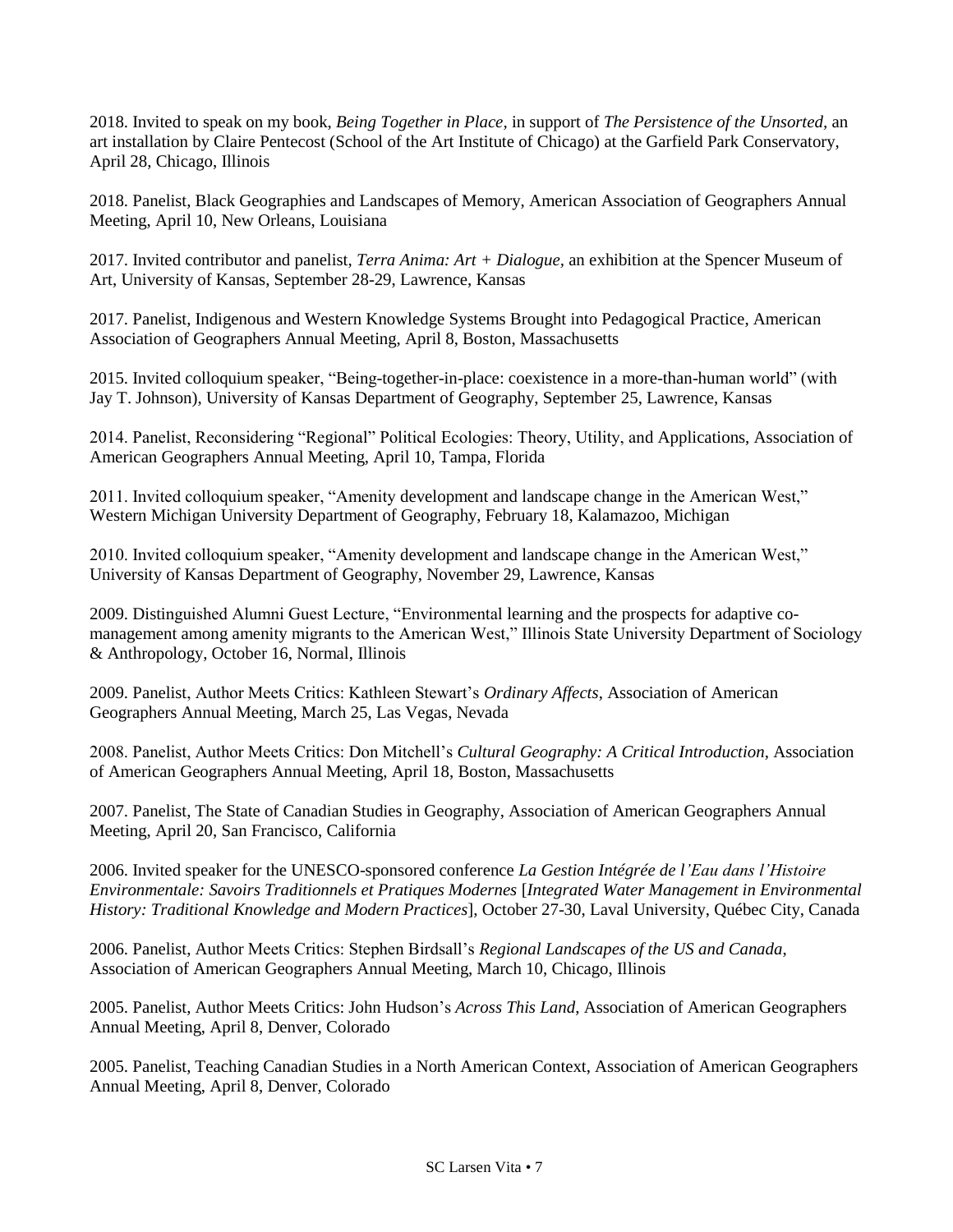2005. Panelist, Long Lost Topics in Cultural Geography, Association of American Geographers Annual Meeting, April 6, Denver, Colorado

### **Session Organizer**

2019. Boundary Work, Art, and Place in Indigenous Research (one session), co-organized with Jay T. Johnson (University of Kansas), Annual Meeting of the American Association of Geographers, April 5, Washington, D.C.

2017. The Call of Place: More-Than-Human Dialogues and Relationships (one session), co-organized with Jay T. Johnson (University of Kansas), Annual Meeting of the American Association of Geographers, April 6, Boston

2016. The Agency of Place (four sessions), co-organized with Jay T. Johnson (University of Kansas), Annual Meeting of the American Association of Geographers, April 1, San Francisco

2011. Cultural Geography Specialty Group Marquee Session by Richard Day, "The spaces of autonomyoriented social movements," Association of American Geographers Annual Meeting, April 13, Seattle, Washington

2010. Cultural Geography Specialty Group Marquee Session by Bret Wallach, "Just look: a paper without a subtitle," Association of American Geographers Annual Meeting, April 16, Washington, D.C.

2009. Cultural Geography Specialty Group Marquee Session by Donald Worster, "A river running west: Don Worster on John Wesley Powell," Association of American Geographers Annual Meeting, March 24, Las Vegas, Nevada

2008. Cultural Geography Specialty Group Marquee Session by Joe Wood, "The New England village, cultural geography, and a liberal education," Association of American Geographers Annual Meeting, April 16, Boston, **Massachusetts** 

2008. New Stories for Old Places: Bridging Philosophy and Political Economy for Indigenous Geography (three sessions), co-organized with Jay T. Johnson (University of Kansas), Association of American Geographers Annual Meeting, April 17, Boston, Massachusetts

2007. Industrial Landscapes: Past and Present (two sessions), co-organized with David Robertson (SUNY-Geneseo), Association of American Geographers Annual Meeting, April 20, San Francisco

2005. Resource Management in the Indigenous North (one session), Association of American Geographers Annual Meeting, Denver, April 12, Colorado

2004. Developing a Sense of Place: Identities, Economies, and Values (one session), Association of American Geographers Annual Meeting, March 19, Philadelphia, Pennsylvania

2003. Indigenous Visions of Land Management and Development in Canada and the Upper Midwest (one session), Association of American Geographers Annual Meeting, March 7, New Orleans, Louisiana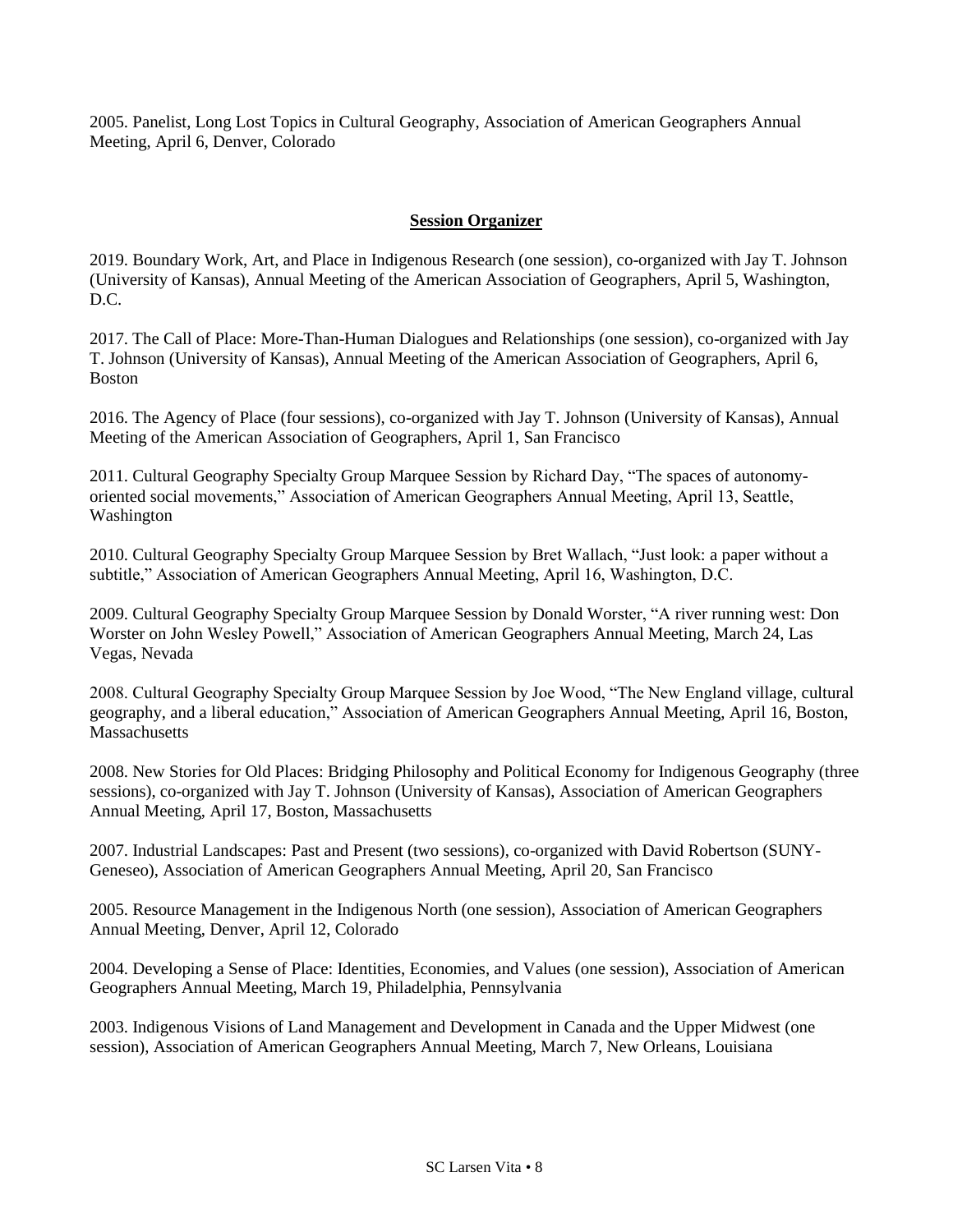### **Paper Presentations**

2019a. "Boundary work, the gifting of art, and the agency of place in Indigenous coexistence," West Lakes Regions Meeting of the American Association of Geographers, October 26, Cedar Falls, Iowa

2019b. "Boundary work, the gifting of art, and the agency of place in Indigenous coexistence," American Association of Geographers Annual Meeting, April 5, Washington, D.C.

2018. "The lynching of James T. Scott and the spectral agency of place," American Association of Geographers Annual Meeting, April 13, New Orleans, Louisiana

2017. "A tale of two invitations: settler desire and the call of place," American Association of Geographers Annual Meeting, April 6, Boston, Massachusetts

2016. "A ceremonial intervention: entanglements in the ancestral cemeteries of the Cheslatta Carrier First Nation, British Columbia, Canada," American Association of Geographers Annual Meeting, April 1, San Francisco, California

2014. "We will not rest: the political ecology of cemetery desecration in the traditional territory of the Cheslatta Carrier Nation, British Columbia," Association of American Geographers Annual Meeting, April 10, Tampa, Florida

2013. "Return to a native land: place-based politics among the Cheslatta Carrier Nation in British Columbia," Chancellor's Diversity Initiative Series, October 9, Columbia, Missouri

2011. "Ethics in the space between self and other: exploring the connections between affinity politics and existential phenomenology," Association of American Geographers Annual Meeting, April 15, Seattle, Washington

2010. "Placing the professional stranger: reflections on place, self, and fieldwork," Association of American Geographers Annual Meeting, April 15, Washington, D.C.

2009. "Environmental knowledge transfers in the exurban transition," Association of American Geographers Annual Meeting, March 24, Las Vegas, Nevada

2008. "Place, radical activism, and the phenomenology of affinity," Association of American Geographers Annual Meeting, April 17, Boston, Massachusetts

2007. "Place-making in community forestry: a report from ethnographic fieldwork in British Columbia," Association of American Geographers Annual Meeting, April 20, San Francisco, California

2006. "Landscapes of leisure among western Dakelh (Carrier) communities in British Columbia," Association of American Geographers Annual Meeting, March 10, Chicago, Illinois

2005. "Negril in the news: content analysis of a contested paradise," Southeastern Division of the AAG Annual Meeting, November 21, West Palm Beach, Florida

2005. "Local politics and indigenous resource-management programs," Association of American Geographers Annual Meeting, April 8, Denver, Colorado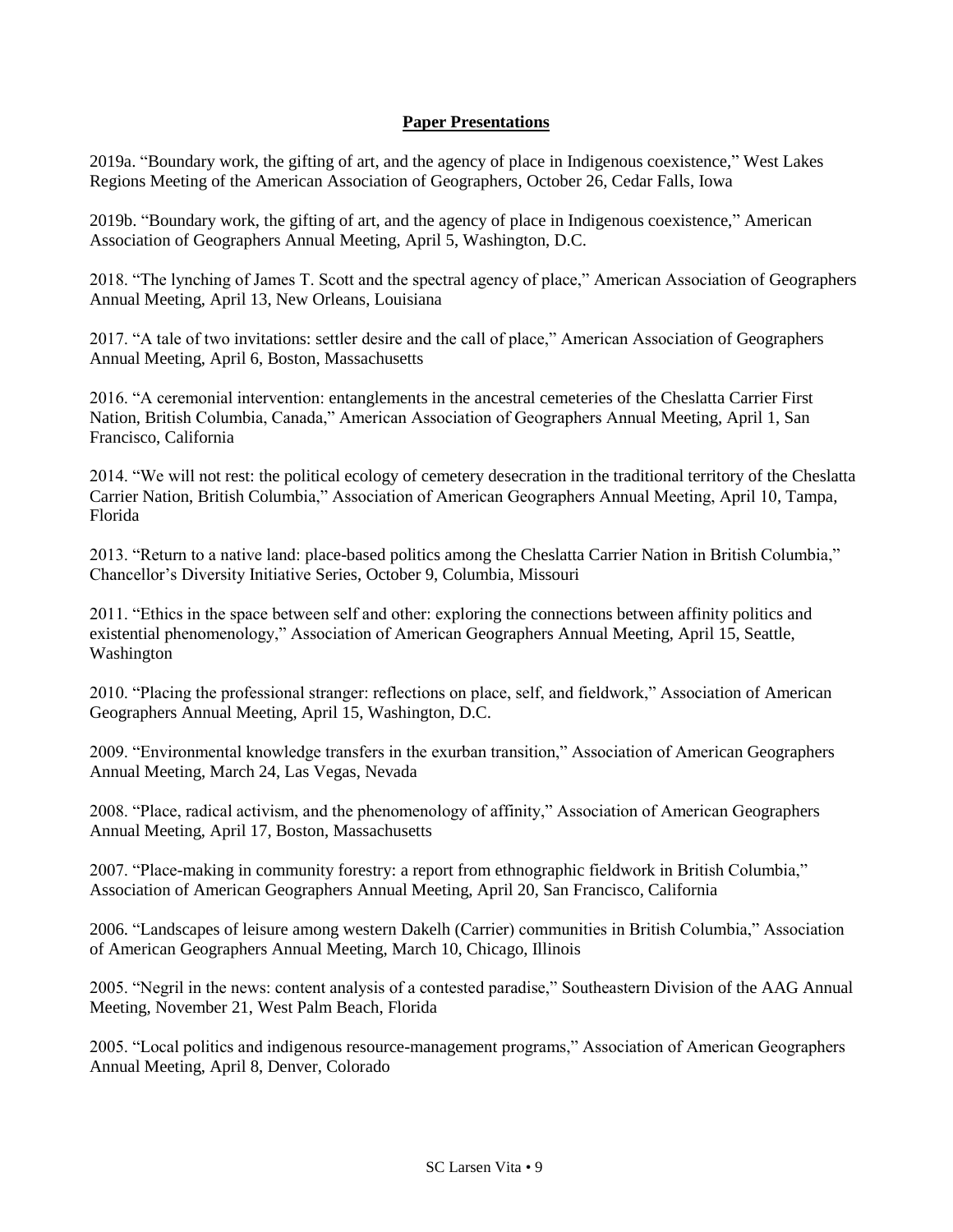2004. "Politics of place identity in a rural Georgia 'empowerment' zone," Association of American Geographers Annual Meeting, March 18, Philadelphia, Pennsylvania

2003. "Policies for place attachment: forestry initiatives and aboriginal communities in British Columbia," Association of American Geographers Annual Meeting, March 6, New Orleans, Louisiana

2002. "Political borders, ethnic relations, and regional identity in northern British Columbia," Association of American Geographers Annual Meeting, March 22, Los Angeles, California

2001. "The ferry and the mill: imagining regional identity in 'Southside,' a rural region in northern British Columbia," Kansas Conference on Imagination and Place, October 20, Lawrence, Kansas

2000. "The trips we take: exploration in anthropology and geography," Association of American Geographers Annual Meeting, April 5, Pittsburgh, Pennsylvania

1999. "Making maps, making place: Indigenous landscapes and land claims in British Columbia," Society for Applied Anthropology Annual Meeting, April 24, Tucson, Arizona

1998. "Speaking of the Earth: Cheslatta T'en management, ethnoecology, and land claims in northern British Columbia," American Anthropological Association Annual Meeting, December 3, Philadelphia, Pennsylvania

1998. "New nature: narratives, dams, and landscape transformation in Kansas," Central States Anthropological Society Meeting, April 3, Kansas City, Missouri

1995. "Buffalo Woman speaks: Native American tobacco pipes," Society for Ethnobiology Annual Meeting, March 15, Tucson, Arizona

# $\mathcal{R}$ .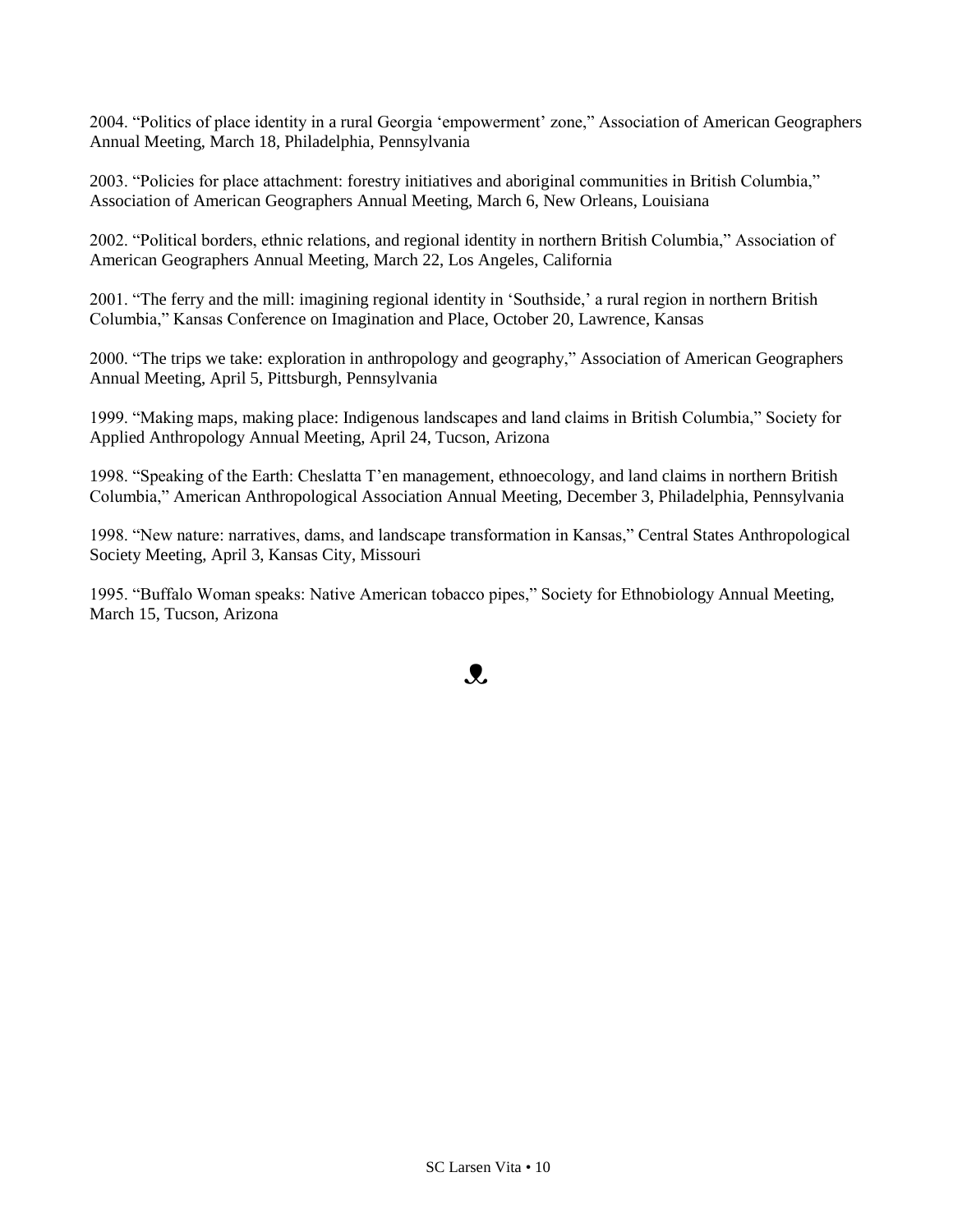# **STUDENT ADVISING**

Dates of attendance and thesis title are provided for each student, as is current occupation (if known).

### **Committee Chair: Master of Arts in Geography**

 $\overline{\phantom{0}}$ 

2019. Brad Hanson, "Emancipating education through place." Mr. Hanson is a Coverdell Returned Peace Corps Fellow in the Department of Geography.

2018. Melissa Higgs, "Perforated sovereignty: the geopolitical dilemma of Aegean Sea hydrocarbons."

2016. Lesley (Clark) Flaherty, "Finding their place in pictures: reflecting on images of international women's lives in State College, PA." Ms. Clark was partially supported with summer field assistantships through my National Research Foundation grant.

2015. Jared Whear, "Fountains in a desert: place-making and collective action against Southern Nevada Water Authority's groundwater development project." Mr. Whear is a PhD student in Geography at Syracuse University.

2013a. Matt Jacboson, "Evoking landscape practices through ethnographic fiction." Mr. Jacobson is GIS Planning Analyst for the Upper Mississippi River Basin Association, St. Paul, Minnesota.

2013b. Beth Kelly, "An actor-network analysis of the Arizona Trail." Ms. Kelly is GIS I Specialist for the State of Missouri, Jefferson City, Missouri.

2011. Amy Thompson, "Gentrification through the eyes (and lenses) of Kansas City residents." Ms. Thompson was partially supported with summer field assistantships through my National Research Foundation grant. She is Coordinator with the New York City Food Bank, New York, NY.

2010. Zach Rubin, "Geography of protest in the School of Americas Watch (SOAW) annual vigil." Mr. Rubin is a PhD student in the Department of Sociology at the University of Missouri.

2009. Craig Hutton, "From box suppers and card games to vineyards and viewscapes: community discourse in the exurban American West." Mr. Hutton was accepted on a full ride as a doctoral student into Texas A&M University's Applied Biodiversity Science NSF-IGERT Program.

2008. Brent Alexander, "Iron, wine, and a woman named Lucy: sense of place in St. James, Missouri." Mr. Alexander is Geospatial Analysist for Harris Corporation in St. Louis, Missouri.

### **Committee Member: Master of Arts in Geography**

2018a. David Reece, Fall 2016-Spring 2018. "From research to relationship: towards affinity-based scholarship and Indigenous community assistance."

2018b. Mollie Ullestad, Fall 2016-Spring 2018. "University student Indigenous intercultural sensitivity and short-term study abroad." Ms. Ullestad is International Student Adviser in the Office of International Student Affairs at Grinnell College, Grinnell, Iowa.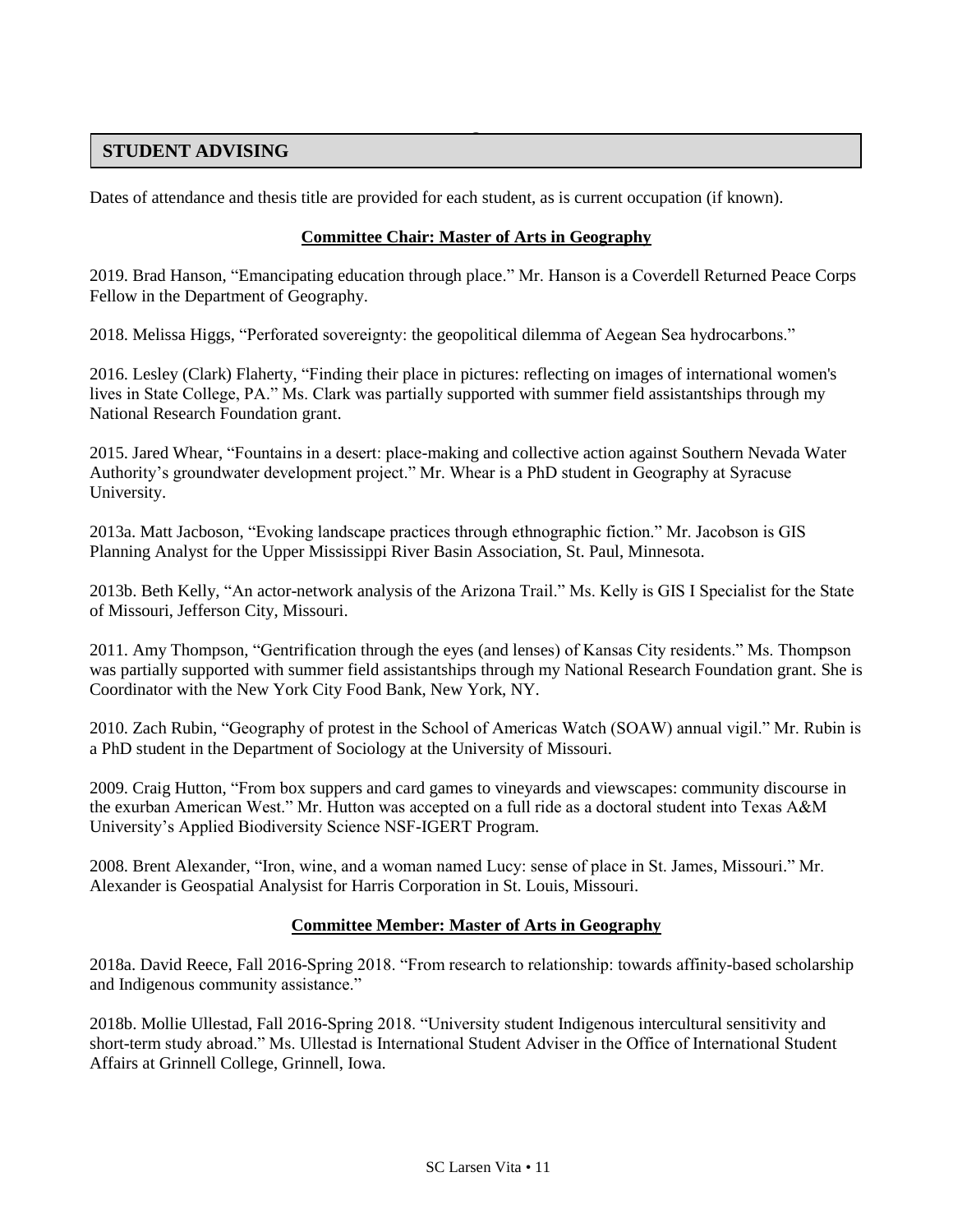2017. Julie Saperstein, Fall 2015-Spring 2017. "Opening the black box of outer space: the case of Jason-3." Ms. Saperstein is a doctoral student on a university fellowship in the Department of Geography at the University of Kentucky.

2016a. Siyang (Sandy) Zhang, Fall 2014-Spring 2016. "Using soil characteristics to better paramatrize water budget calculations."

2016b. Judd Slivka, Spring 2015-Spring 2016. "Missiles in the White City: how governments creatively destroyed Jackson Park, Chicago, IL." Mr. Slivka is assistant professor of convergence journalism at the University of Missouri.

2015. Chris Petruccelli, Fall 2013-2015. "Climate and regeneration at upper treeline east and west of the Continental Divide in the Northern and Southern Rocky Mountains." Mr. Petrucelli is Associate Poetry Editor at *Stirring: A Literary Collection* in Greenville, Tennessee.

2014a. Dave Knieter, Fall 2012-Spring 2014. "Decolonizing conservation? Co-management of natural resources in Bushbuckridge Nature Reserve, South Africa." Mr. Knieter is a doctoral student in the Department of Geology and Geography at West Virginia University.

2014b. Aaron Groth, Fall 2012-Spring 2014. "Social and environmental impacts of Big-Leaf Mahogany logging on Peruvian Indigenous communities." Mr. Groth is a PhD student in the Department of Geography and the Environment at the University of Texas-Austin.

2014c. Lebo Moore, Fall 2012-Spring 2014, "Foods eye view: using participant-generated data to explore the extent and current scope of urban agriculture in Saint Paul, Minnesota." Ms. Moore is Food Hub Manager at the Minnesota Food Association, St. Paul, Minnesota.

2014d. Courtney Richter, Fall 2012-Spring 2014. "Visualizing geographies of perceived safety: an exploration of Muslim women's experiences in public space." Ms. Richter is an Adviser in International Student Services at Westminster College, Fulton, Missouri.

2013. Mahmood Tajbakhsh, Fall 2011-Spring 2013. "Un-masking other economies: subsistence hunting and fishing in the contiguous United States."

2010a. Jack Hanney, Fall 2008-Spring 2010, "An analysis of Chickasaw media discourse." Mr. Hanney is Patient Account Representative at the University of Missouri Student Health Center.

2010b. Na Yang, Fall 2008-Spring 2010, "The impact of the Chinese Air Cargo Hub Project on the business climate of St. Louis, Missouri." Ms. Yang is President of Na Yang, LLC, an economic development consulting company located in Shanghai, China.

2009. Nathan Bartlett, Fall 2007-Spring 2009, "Bastions of turf: Frisians, terpen and the re-adoption of a working landscape." Mr. Bartlett is Instructor of Geography at Aurora Community and Metropolitan State College of Denver.

2008a. Evan Patton, Fall 2006-Spring 2008, "Covering the bases: variations in the arguments to justify publicly funded baseball stadiums." Mr. Patton is GIS Analyst for SAIC in St. Louis, Missouri.

2008b. Damian Whitney, Fall 2006-Spring 2008, "Variation in the perception of urban canals in Fresno, California." Mr. Whitney is Transfer Admissions Specialist at Webster University in St. Louis, Missouri.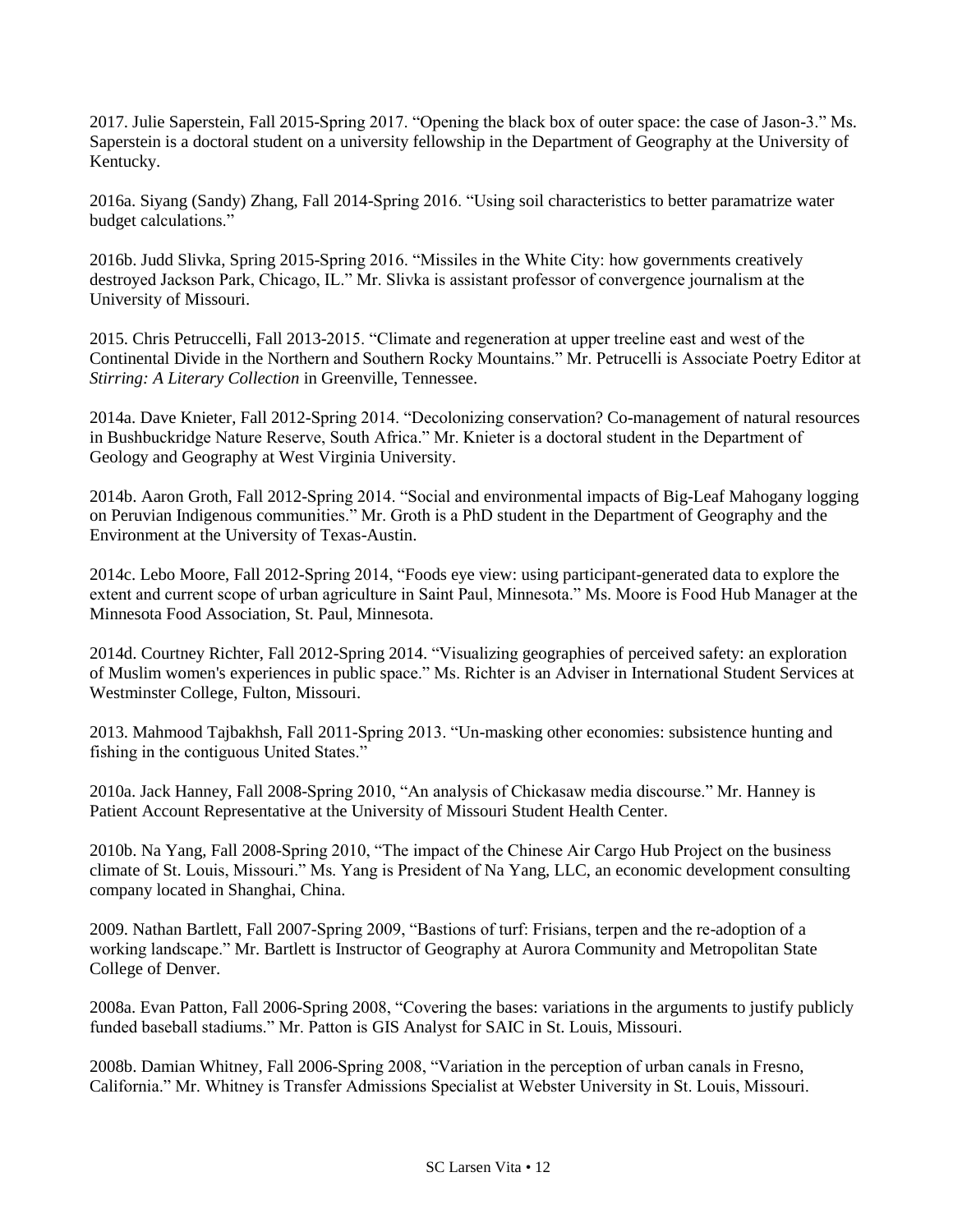2008c. Laura (Bell) Steele, Fall 2006-Spring 2008, "Castles in America: their diffusion into the northeastern United States during the Romantic Era (1870-1930)." Mrs. Steele is GIS Analyst for SAIC in St. Louis, Missouri.

2007. Kimberly Harris, Fall 2005-Spring 2007, "National identity and nationalism in Osama bin Laden's speeches." Ms. Harris is GIS Analyst for Science Applications International Corporation in Kansas City, Missouri.

### **Outside Committee Member: Master of Arts**

2015a. Allison Coffelt, English, Fall 2013-Spring 2015. "Border crossings, identities, and creative nonfiction: Haitian travel guides and writing about Haiti." Ms. Coffelt is Education and Outreach Director at True/False Film Fest in Columbia, Missouri.

2015b. Abel Gomez, Religious Studies, Fall 2013-Spring 2015. "Beneath and above the worlds of spirit are alive: religion, place, and Ohlone cultural revival."

2014. Jeremy Brok, English, Fall 2012-Spring 2014. "Katrina's other disaster: conveying Katrina's second disaster and placing post-Katrina New Orleans." Mr. Brok is Freshman Program Manager at Kingdom House in St. Louis, Missouri.

2011. Alexis Miller, History, Fall 2009-Spring 2011. "The making of a frontier society: northeastern Wales between the Norman and Edwardian Conquests." Ms. Miller is a doctoral student in the Department of History at the University of Missouri.

2010. Aimee Wachtel, Journalism, Fall 2008-Spring 2010. "Real life: frames of authenticity in travel and leisure magazines." Ms. Wachtel is Publications Sub-Editor and Design Manager for *Hollyrood,* a Scottish current affairs magazine based in Edinburgh.

2009. Timothy Biello, Rural Sociology, Fall 2007-Spring 2009. "A case study on the use of focus groups as participatory research." Mr. Biello works for the Hawthorne Valley Farm near Ghent, New York.

### **Outside Committee Member: Doctor of Philosophy (Ph.D.)**

2020 (anticipated). Aaron Arredondo, Sociology, Fall 2016-present. Mr. Arredondo passed the comprehensive examination in Spring 2018. I am currently supervising him on a Research Council grant to study placemaking in Marshall, Missouri.

2020 (anticipated). Gwendolyn Edward, English (Creative Writing), Spring 2016-present. Ms. Edward passed the qualifying examination in Spring 2018.

2019 (anticipated). Jackson Medel, English, Fall 2011-present. Mr. Medel passed the comprehensive examination in Fall 2014.

2019 (anticipated). Elizabeth Prentice, Rural Sociology, Fall 2015-present. "The political ecology of environmental narratives and policy creation: risk, power, and mountain pine beetles." Ms. Prentice passed the qualifying examination in Spring 2017 and plans to take the comprehensive examination in Fall 2018.

2018a. Corinna Cook, English (Creative Writing), Fall 2013-Spring 2018. "Leavetakings."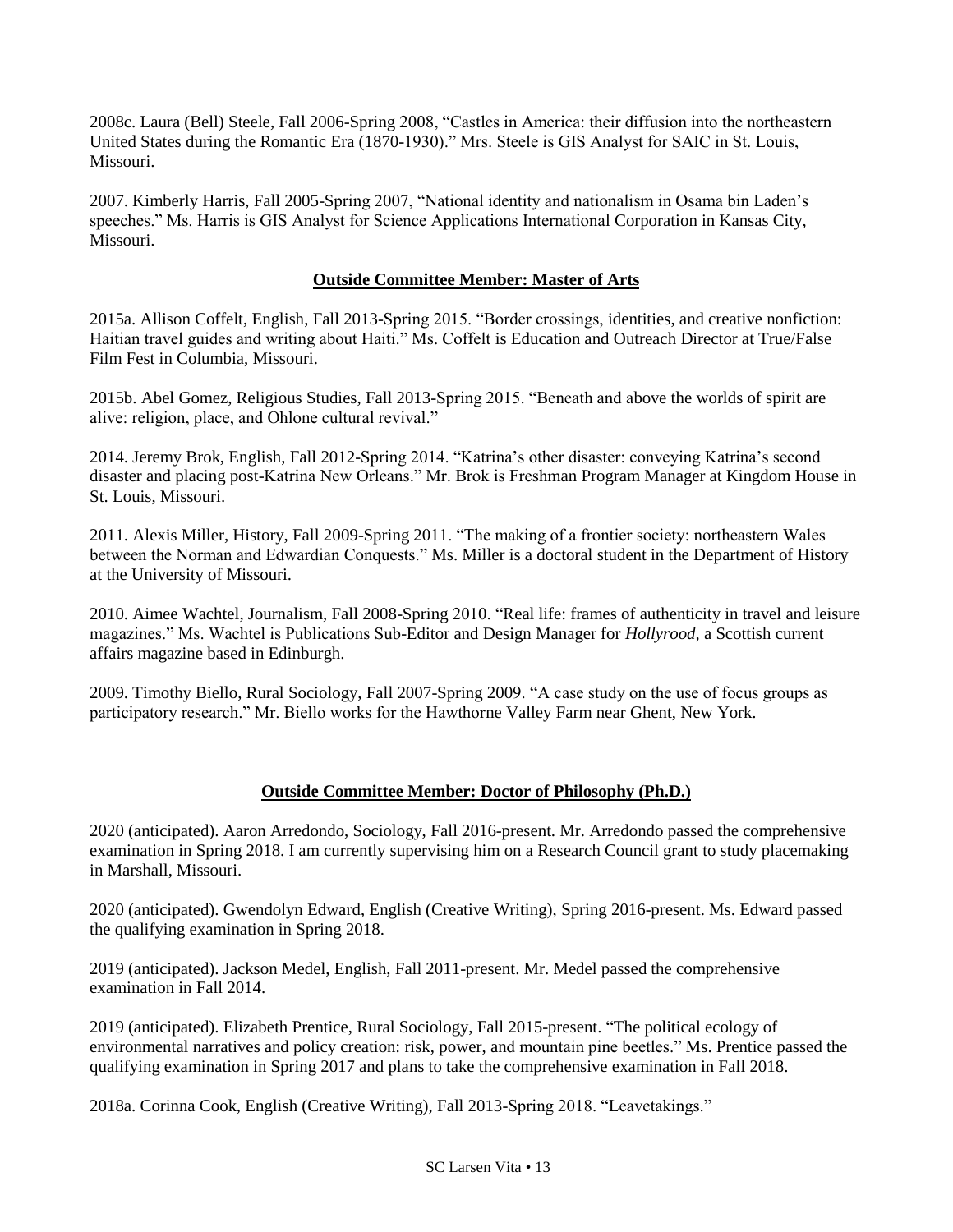2018b. Carly Sinclair, English, Fall 2013-Spring 2018. "This land is my land: authority and landscape in women's nonfiction, 1843-1903."

2014. Beth Peterson, English (Creative Writing), Fall 2009-Spring 2014. "Glaciology." Ms. Peterson is assistant professor of English at Grand Valley State University in Allendale, Michigan.

2013. Colin Suchland, Sociology, Fall 2008-Spring 2013. "Inventing the Grove: community and commercial development in an urban neighborhood." Mr. Suchland is instructor in the Department of Sociology at Lincoln Land Community College, Springfield, Illinois.

2012. Dustin Michael, English (Creative Writing), Fall 2007-Spring 2012. "Triptych: essays of place and travel." Mr. Michael is assistant professor of English at Savannah State University in Savannah, Georgia.

2008. Robert Britten, Journalism, Fall 2004-Spring 2008. "Place and the collective memory in times of trauma: the role of images in constructing the memory of 9/11." Dr. Britten is assistant professor of journalism at West Virginia University in Morgantown, West Virginia.

### **Undergraduate Research Advising**

In the spring semester of 2017, I embarked on a project to create a children's book for the Cheslatta Carrier Nation in British Columbia. I enlisted the help of two undergraduate students to work with me on this project, and the three of us will be visiting British Columbia in the summer of 2018. **Hayley Portell** is an Art major. She received a College of Arts & Science Undergraduate Research Mentorship (under my supervision with Mark Langeneckert in Art), which will support her travel to British Columbia in the summer of 2018 to collaborate with the Cheslatta people on the children's book. **Maddie Davis** is a Photojournalism major and a student in the Honors College. She is the design manager for the project. Her travel to Cheslatta in British Columbia is supported by Research Incentive Funds.

On my 2018 Research Council grant, undergraduate Geography major **Casey Carlisle** will be paid a stipend to assist with the mapping workshops in Marshall, Missouri as part of our research on cultural integration in Midwestern rural towns experiencing rapid demographic change from immigration.

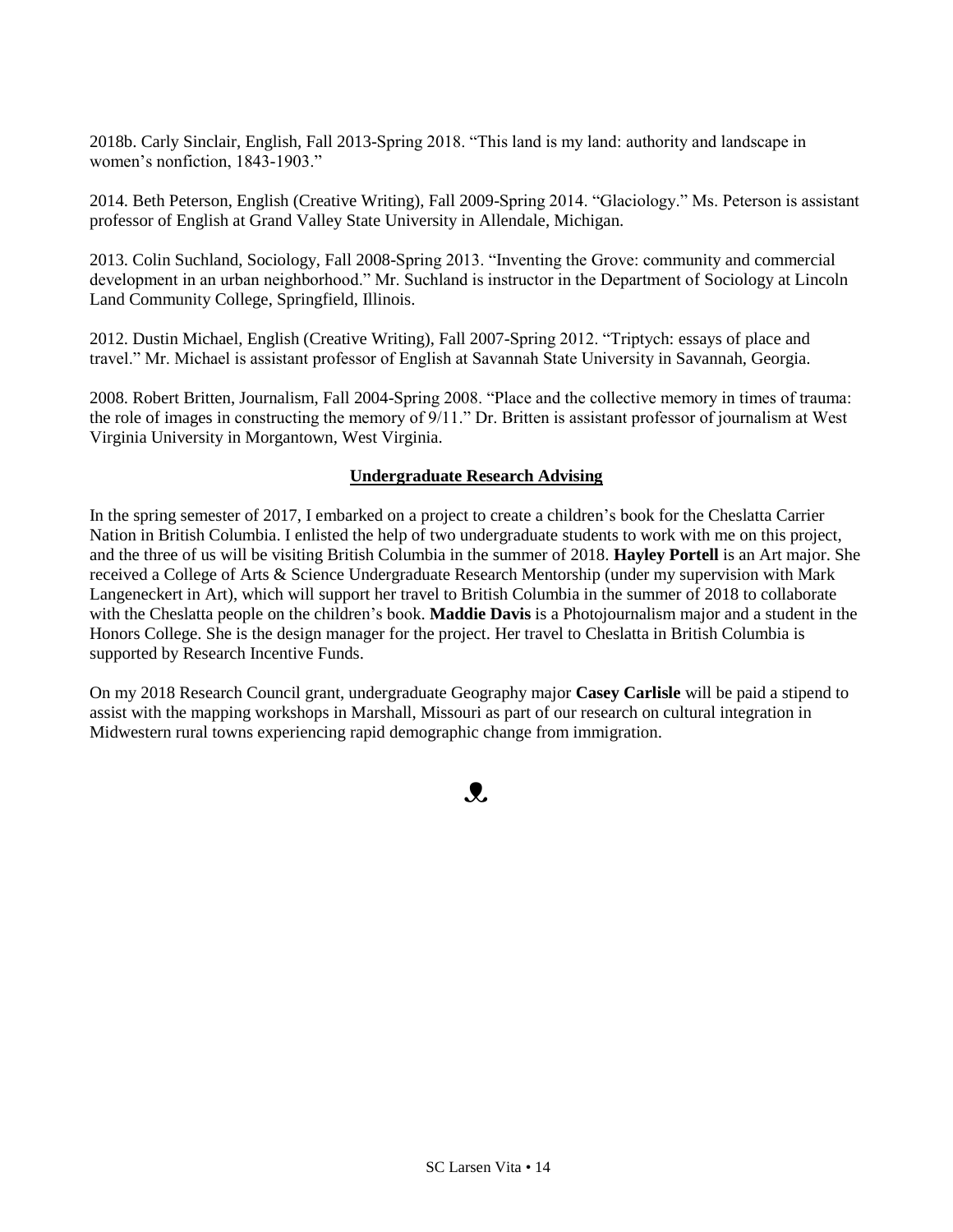### **SERVICE**

### **Department Service**

| 2012-2017 | Graduate Curriculum Committee (chair)                        |
|-----------|--------------------------------------------------------------|
| 2017      | Annual Review Committee (chair)                              |
| 2017      | Tenure and Promotion Committee for Dr. Grant Elliott (chair) |
| 2015      | Annual Review Committee (chair)                              |
| 2014      | Annual Review Committee (chair)                              |
| 2013      | Tenure and Promotion Review Committee for Dr. Tim Matisziw   |
| 2013      | Tenure and Promotion Review Committee for Dr. Mark Palmer    |
| 2012      | Chair, Search Committee for Assistant Teaching Professor     |
| 2010-2016 | Director of Graduate Studies (two three-year terms)          |
| 2005-2006 | Search Committee for faculty position in Physical Geography  |

### **Campus Service**

| 2017-2019 | University of Missouri Faculty Council, Representative for Arts & Science         |
|-----------|-----------------------------------------------------------------------------------|
| 2017-2019 | Provost's Standing Committee on Residential Life                                  |
| 2017-2019 | Honors College Curriculum Committee (chair)                                       |
| 2017-2019 | <b>Campus Writing Board</b>                                                       |
| 2017-2019 | Arts College of & Science Grants Committee                                        |
| 2012-2015 | Steering Committee, University of Missouri Pride of Place Initiative              |
| 2012-2015 | Advisory Board, Honors College Behavioral and Social Sciences Track               |
| 2011-2013 | Advisory Board, Defoe-Graham Residence Hall Pangea Community                      |
| 2007-2008 | Collaborative Working Group Coordinator, Center for the Arts and Humanities 2006- |
| 2008      | Advisory Board, Center for the Arts and Humanities                                |

### **National and International Service**

2013-present. Book review editor and member of the editorial board, *Social & Cultural Geography*

2009-present. Member of the editorial board, *Southeastern Geographer*

2006-2013. Book review editor, *Historical Geography: An Annual Journal of Research, Commentary, and Reviews*

2007-2011. Chair, Cultural Geography Specialty Group of the Association of American Geographers

2004-2007. Awards Director, Cultural Geography Specialty Group of the Association of American Geographers

2004-2006. Vice President, Canadian Studies Specialty Group of the Association of American Geographers